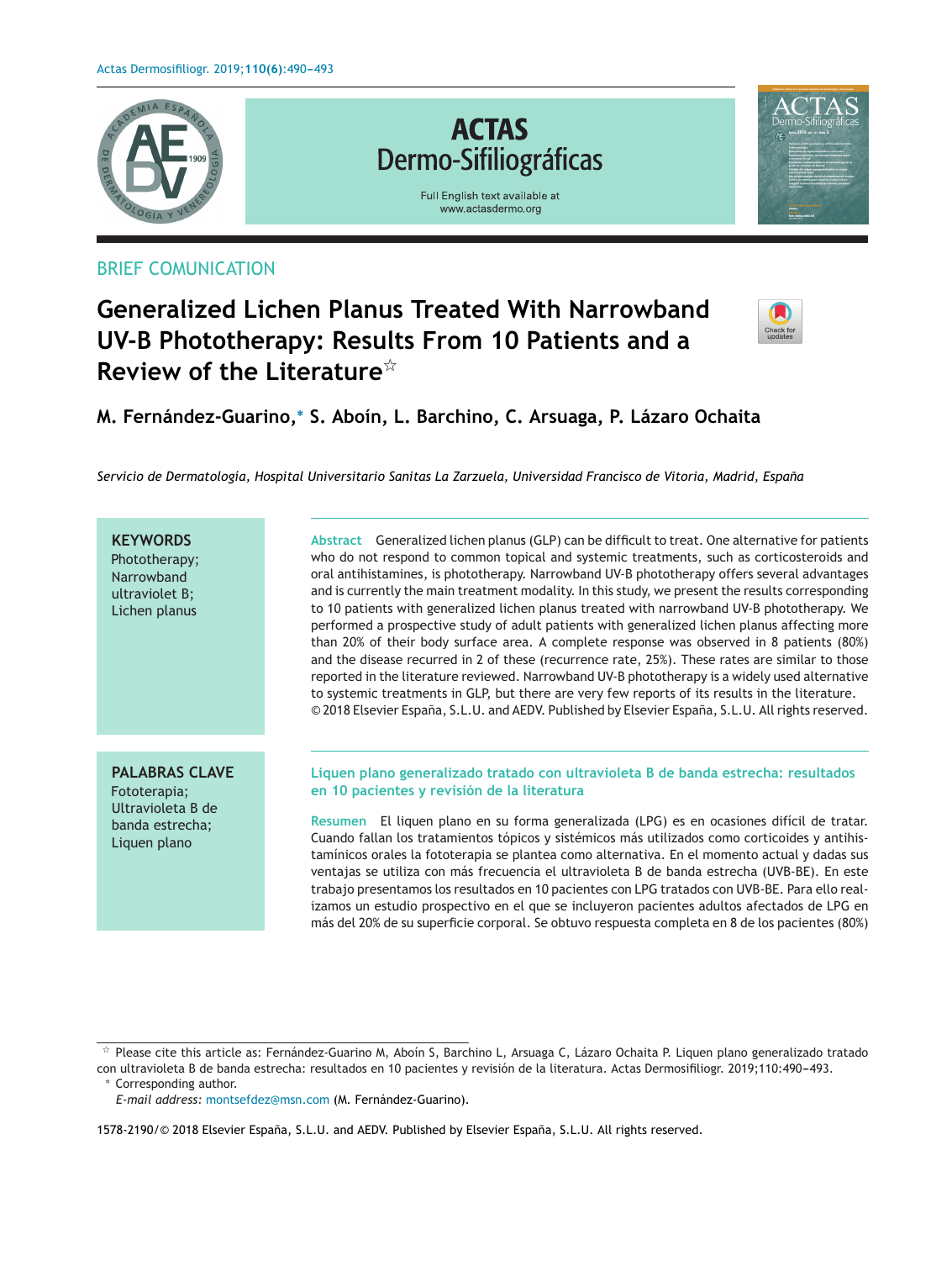con una tasa de recidiva del 25% (2/8). Estos resultados son similares a la literatura revisada. La fototerapia con UVB-BE es ampliamente utilizada como alternativa a los tratamientos sistémicos en el LPG, sin embargo, existen pocos estudios publicados en la literatura sobre sus resultados. © 2018 Elsevier España, S.L.U. y AEDV. Publicado por Elsevier España, S.L.U. Todos los derechos reservados.

#### **Introduction**

Lichen planus (LP) is a dermatosis of unknown cause that affects between 0.2% and [1](#page-3-0)% of the population.<sup>1</sup> Due to its aesthetic effects and the intense pruritus it causes, disseminated or generalized LP (GLP) requires rapid treatment. The only published guidelines for GLP treatment consider phototherapy (narrowband ultraviolet B [UV-B] and psoralen and ultraviolet A [PUVA] therapies) the treatment of choice for patients that do not respond to topical treatments. The first level of proposed second-line therapies includes the following treatment options: retinoids combined with phototherapy (Re-UV-B, Re-PUVA); methotrexate; systemic corticosteroids; hydroxychloroquine; and dapsone. Proposed second-level therapies include azathioprine, cyclosporine, and mycophenolate. $2$  We present the results of a series of GLP patients treated with narrowband UV-B phototherapy, compare our findings with those of other authors, and discuss alternative treatment options.

#### **Patients and Methods**

A prospective study was carried out between May 2011 and April 2017. Patients eligible for inclusion were adults with GLP diagnosed by biopsy and involvement of >20% of their body surface area (BSA) who had previously failed to respond to an appropriate regimen of oral corticosteroids  $(0.5-1$  mg/kg for at least 3 weeks). All patients provided written informed consent prior to treatment.

Patients were treated with a Waldmann UV7002 phototherapy system (Villingen-Schwenningen, Germany) with an emission range of 310-315 nm and a maximum radiation level of 311 nm. Each patient underwent 3 weekly sessions until improvement was observed. Doses were determined following a phototype protocol. $3,4$  The only concomitant treatments were topical corticosteroids, oral antihistamines, and emollients. Data on patient age, sex, and affected BSA were collected prior to treatment using Psoriasis Calc, a mobile phone application. Treatment response was classified as follows: complete response (CR), >90% lesion clearance; partial response (PR), 70%-90% clearance; incomplete response (IR), <70% clearance. Patients subsequently underwent periodic check-ups to assess recurrence. The appearance of new lesions was considered a recurrence.

#### **Results**

The study population consisted of 10 patients (9 women and 1 man) with a mean age of  $48.9$  years (range,  $30-66$  years) ([Table](#page-2-0) 1). Most were classified as phototype III. The mean BSA on beginning treatment was 27.3% (range, 20%-43%). Patients underwent a mean of 17.7 sessions (range, 9-44) and received a mean dose of  $20.96$  J/cm<sup>2</sup> (range, 4.44–77.00 J/cm<sup>2</sup>). Eight patients achieved CR and the remaining 2 achieved PR. One of the patients who achieved PR discontinued treatment, but nonetheless continued to improve without recurrences.

None of the patients had diseases associated with LP. The entire integument was affected in all cases, except for one patient in whom involvement was limited to the trunk and arms. All patients reported onset of dermatosis during the preceding 6 months, except for Patient 3, who had experienced recurrent outbreaks over 9 years. Surprisingly, this patient required many more phototherapy sessions than the others in order to achieve CR. No major adverse effects were observed. Most patients experienced occasional itching or erythema that did not require discontinuation of treatment.

#### **Discussion**

Although considered the first line of treatment by some authors, there are few reports describing the use of phototherapy to treat  $GLP<sup>2</sup>$  $GLP<sup>2</sup>$  $GLP<sup>2</sup>$  Narrowband UV-B phototherapy offers certain advantages over PUVA phototherapy: patients do not require pretreatment with oxsoralen, which is sometimes contraindicated, nor do they remain photosensitized for several hours after treatment. Both modalities offer similar good outcomes. $^{3,4}$  $^{3,4}$  $^{3,4}$  However, the use of narrowband UV-B phototherapy has increased in recent years owing to its greater ease of administration. The mechanism of action of narrowband UV-B phototherapy in GLP is unknown.<sup>[1,2](#page-3-0)</sup>

Due to the scarcity of articles on GLP treatment it is difficult to compare the efficacy of currently available therapies. In normal clinical practice, and in several published research studies, $5-7$  systemic corticosteroids are the most commonly used treatment in patients that do not respond to topical treatments or present with generalized GLP. Despite the availability of phototherapy, all of our patients had received at least one cycle of oral corticosteroid treatment. Remission rates of up to 83% have been reported in GLP patients that received corticosteroid therapy, which is a more comfortable and traditional form of treatment. $8$ While the efficacy of corticosteroids is indisputable, it has not been demonstrated in clinical trials, and supporting evidence is limited. $<sup>2</sup>$  $<sup>2</sup>$  $<sup>2</sup>$  A randomized clinical trial conducted by</sup> Iraji and coworkers $6$  compared the efficacy of oral corticosteroids (n=23) with that of narrowband UV-B phototherapy (n=23) in patients with GLP ([Table](#page-2-0) 2). Despite the longer than usual corticosteroid treatment period (0.3 mg/kg for 6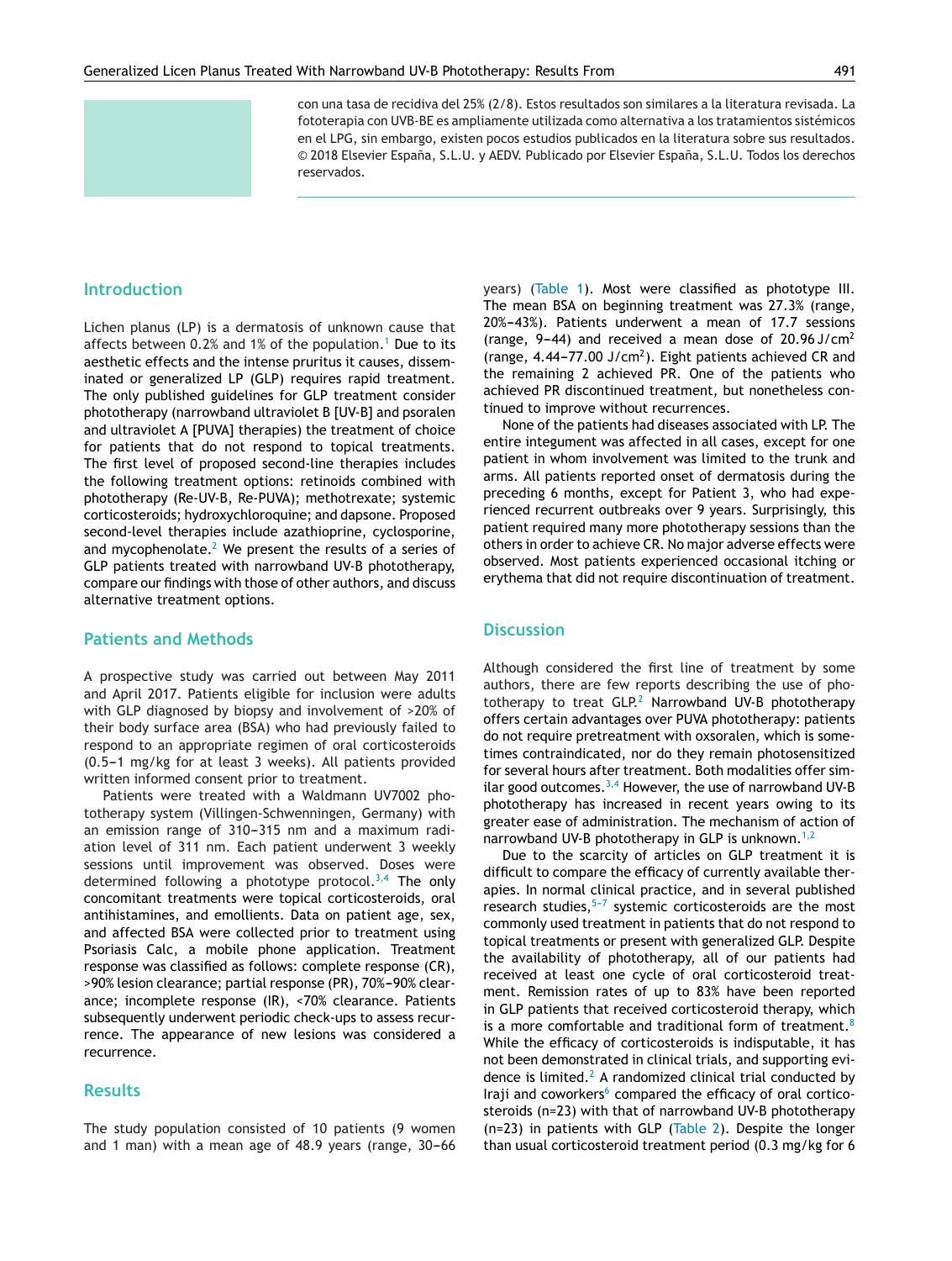| Patient         | Age, Years<br>(Sex) | Phototype  | Affected Body<br>Surface Area, % | Dose,<br>mJ/cm <sup>2</sup> | No. of<br><b>Sessions</b> | Response        | Recurrence<br>(Interval) | Follow-up,<br>months |
|-----------------|---------------------|------------|----------------------------------|-----------------------------|---------------------------|-----------------|--------------------------|----------------------|
|                 | 58 (M)              | III        | 25                               | 25.72                       | 24                        | <b>CR</b>       | <b>No</b>                | 24                   |
| $\overline{2}$  | 64 $(F)$            | Ш          | 36                               | 14.68                       | 20                        | <b>CR</b>       | Yes $(3 \text{ mo})$     | 38                   |
| 3               | 51 $(F)$            | Ш          | 43                               | 77                          | 44                        | <b>PR</b>       | Yes $(6 \text{ mo})$     | 36                   |
| $\overline{4}$  | 66 $(F)$            | Ш          | 20                               | 4.44                        | 12                        | <b>CR</b>       | N <sub>o</sub>           | 24                   |
| 5               | 50 $(F)$            | III        | 30                               | 9.2                         | 10                        | PR <sup>a</sup> | <b>No</b>                | 24                   |
| 6               | 30 $(F)$            | Ш          | 20                               | 7.2                         | 9                         | <b>CR</b>       | <b>No</b>                | 18                   |
| 7               | 43 $(F)$            | III        | 25                               | 25.32                       | 23                        | <b>CR</b>       | <b>No</b>                | 24                   |
| 8               | 34 $(F)$            | III        | 24                               | 20.3                        | 10                        | <b>CR</b>       | <b>No</b>                | 36                   |
| 9               | 54 (F)              | Ш          | 30                               | 15.8                        | 16                        | <b>CR</b>       | <b>No</b>                | 24                   |
| 10              | 39 $(F)$            | II         | 20                               | 9.92                        | 9                         | CR.             | <b>No</b>                | 48                   |
| Group total,    | $48.9(30-66)$       | III, $n=6$ | 27.3                             | 20.96                       | 17.7                      | $CR, n=8$       | No, $n=8$                | 29.6                 |
| mean<br>(range) |                     | II, $n=4$  | $(20-43)$                        | $(4.44 - 77)$               | $(9-44)$                  | $PR, n=2$       | Yes, $n=2$               | $(18 - 48)$          |

<span id="page-2-0"></span>**Table 1** Patient Characteristics and Treatment Outcomes

Abbreviations: CR, complete response; PR, partial response.

a Dropout.

**Table 2** Summary of Published Studies on the Treatment of Generalized Lichen Planus with Narrowband Ultraviolet B Phototherapy

| Study                                | N  | Protocol                                                                                     | No. of Sessions (Mean<br>Dose,<br>$mJ/cm2$ ) | Response (Proportion of<br>Patients [%])       | Recurrence<br>(Proportion of<br>Patients [%])  | Comments                                                                              |
|--------------------------------------|----|----------------------------------------------------------------------------------------------|----------------------------------------------|------------------------------------------------|------------------------------------------------|---------------------------------------------------------------------------------------|
| Solak, 5 2015 24                     |    | Phototype, 3<br>sessions/wk<br>CR > 90%                                                      | 35.7(51.8)                                   | CR (11 of 24 [45%])<br>PR (5 of 24 [20%])      | 6 of 16 (37.5%)<br>in 3-12 mo                  | Retrospective                                                                         |
| Iraji, 6 2011                        | 23 | MED, 3<br>sessions/wk for<br>6 wk vs 23<br>patients<br>treated with<br>oral CORT<br>CR > 90% | <b>NS</b>                                    | CR (12 of 23 [52.2%])<br>PR (11 of 23 [47.8%]) | <b>NS</b>                                      | Prospective and<br>randomized<br>BSA >20%<br>UV-B more<br>effective than<br>oral CORT |
| Pavlotsky, <sup>7</sup><br>2008      | 43 | Phototype, 3<br>sessions/wk<br>CR > 70%                                                      | 33(31.5)                                     | CR (34 of 43 [73.2%])                          | 4 of 27 (15%) in<br>34.7 months                | Retrospective<br>Follow-up of 27<br>patients                                          |
| Wackernagel, <sup>4</sup> 13<br>2007 |    | Phototype, 2<br>sessions/wk                                                                  | 22.5(25.6)                                   | CR (4 of 13 [31%])<br>PR (6 of 13 [46%])       | 3 of 10 (30%) in<br>20.5 months                | Retrospective<br>Comparison<br>with PUVA<br>(similar to<br>$UV-B$                     |
| Habib, $11$<br>2005                  | 20 | 3 sessions/wk                                                                                | 30(36)                                       | CR (11 of 20 [55%])<br>PR (4 of 20 [20%])      | 2 of 11 (18%) in<br>42 months                  | Retrospective                                                                         |
| Saricaoglu, <sup>12</sup> 10<br>2003 |    | MED, 3<br>sessions/wk<br>CR > 90%                                                            | 30(17.7)                                     | CR (5 of 10 [50%])<br>PR (4 of 10 [40%])       | 1 of 10 (10%)<br>over<br>unspecified<br>period | Retrospective                                                                         |
| Taneja and<br>Taylor, 13<br>2002     | 5  | $MED, 2-3$<br>sessions/wk                                                                    | 40 (82.7)                                    | CR (5 of 5 [100%])                             | None, 1 patient<br>lost to<br>follow-up        | Retrospective,<br><b>BSA=15%</b>                                                      |

Abbreviations: BSA, body surface area; CORT, corticoid; CR, complete response; MED, mean erythematous dose; NS, not specified; PR, partial response; UV-B, narrowband ultraviolet B phototherapy.

weeks), the authors concluded that UV-B phototherapy was more effective. Evidence supports the use of acitretin as an alternative treatment option for GLP. Acitretin is recommended based mainly on the results of a randomized study of 28 patients treated with a dose of 30 mg/day<sup>9</sup>: 64% of patients responded favorably, although papules persisted in most patients. Acitretin is contraindicated in patients with hyperlipidemia or liver disease and in women of childbearing